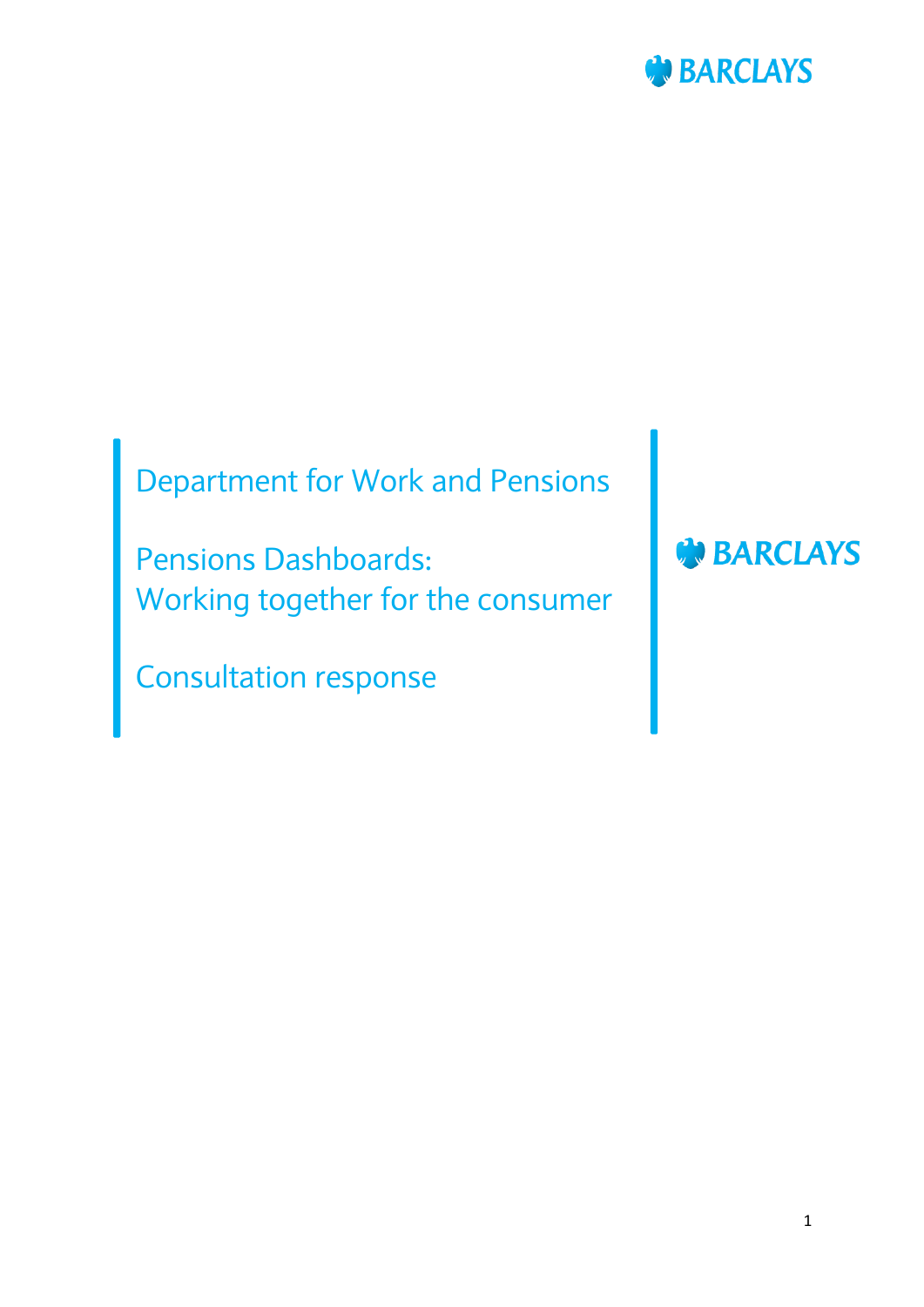

## **Contents**

| Introduction                    | Page 3  |
|---------------------------------|---------|
| Wider benefits of a dashboard   | Page 3  |
| Architecture, data and security | Page 4  |
| Providing a complete picture    | Page 8  |
| Implementing dashboards         | Page 10 |
| Protecting the consumer         | Page 13 |
| Accessing dashboard services    | Page 14 |
| Governance                      | Page 15 |
| Costs and funding               | Page 16 |
| General                         | Page 16 |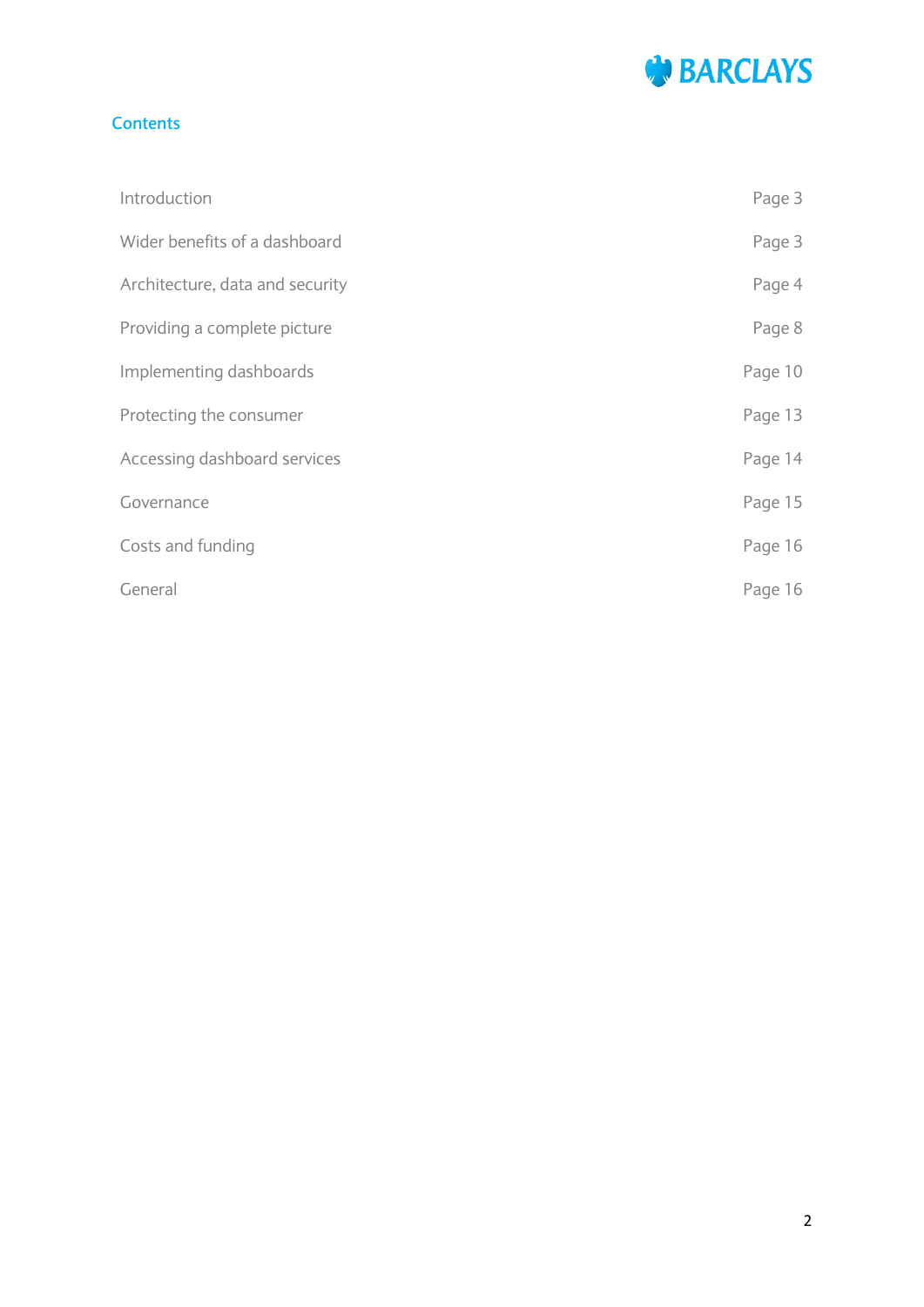

## **Introduction**

Barclays is a transatlantic consumer and wholesale bank with global reach, offering products and services across personal, corporate and investment banking, credit cards and wealth management. We are headquartered in London and New York, operate in over 40 countries and employ 85,000 people globally. Barclays has been part of the fabric of the UK for over 327 years, and our success as a business has always been inextricably linked to the progress of the people and the businesses we serve. Barclays has 24 million customers, and provides a wide range of financial services. In addition to everyday banking products, mortgages and credit cards, we also offer multiple savings products and an investment platform, with over 300,000 using our Smart Investor tool. It is from this unique vantage point that we seek to support this inquiry as well as the creation of the dashboards.

It has been well documented that many in the UK are not saving enough in general or for their retirement. Barclays, is therefore, supportive of ideas and initiatives that encourage individuals to save and help to raise awareness of the importance of lifelong incomes and investments. In order to help consumers with making suitable plans for the future, it is vital they know about any existing investments or pensions arrangements they may have. The pensions dashboards will be a crucial ingredient in providing consumers with this type of information. This is why Barclays is supportive of the development of pensions dashboards and advocate the clear need to bring consumers closer to their pension pots.

Barclays is responsible for a number of staff pensions – made up of Defined Benefit and Defined Contribution schemes, set up as both Trust and Policy based arrangements. When the dashboards take effect, Barclays would be required to provide data to them for our staff members – something we are happy to complete. Nonetheless, there are architecture, expenditure and regulation implications that need to be addressed in order to get the dashboards up and running as soon as possible. For example, we have reservations around the current feasibility of the proposed architecture of the dashboards as well as the initial delivery deadline of 2019.

We welcome this opportunity to engage with the Department for Work and Pensions on this consultation, and have provided thoughts and insights on a number of themes we believe are relevant throughout our response. We would be happy to discuss them in further detail.

## **Wider benefits of a dashboard**

#### I. What are the potential costs and benefits of dashboards for:

 a) individuals or members?; b) your business (or different elements within it)?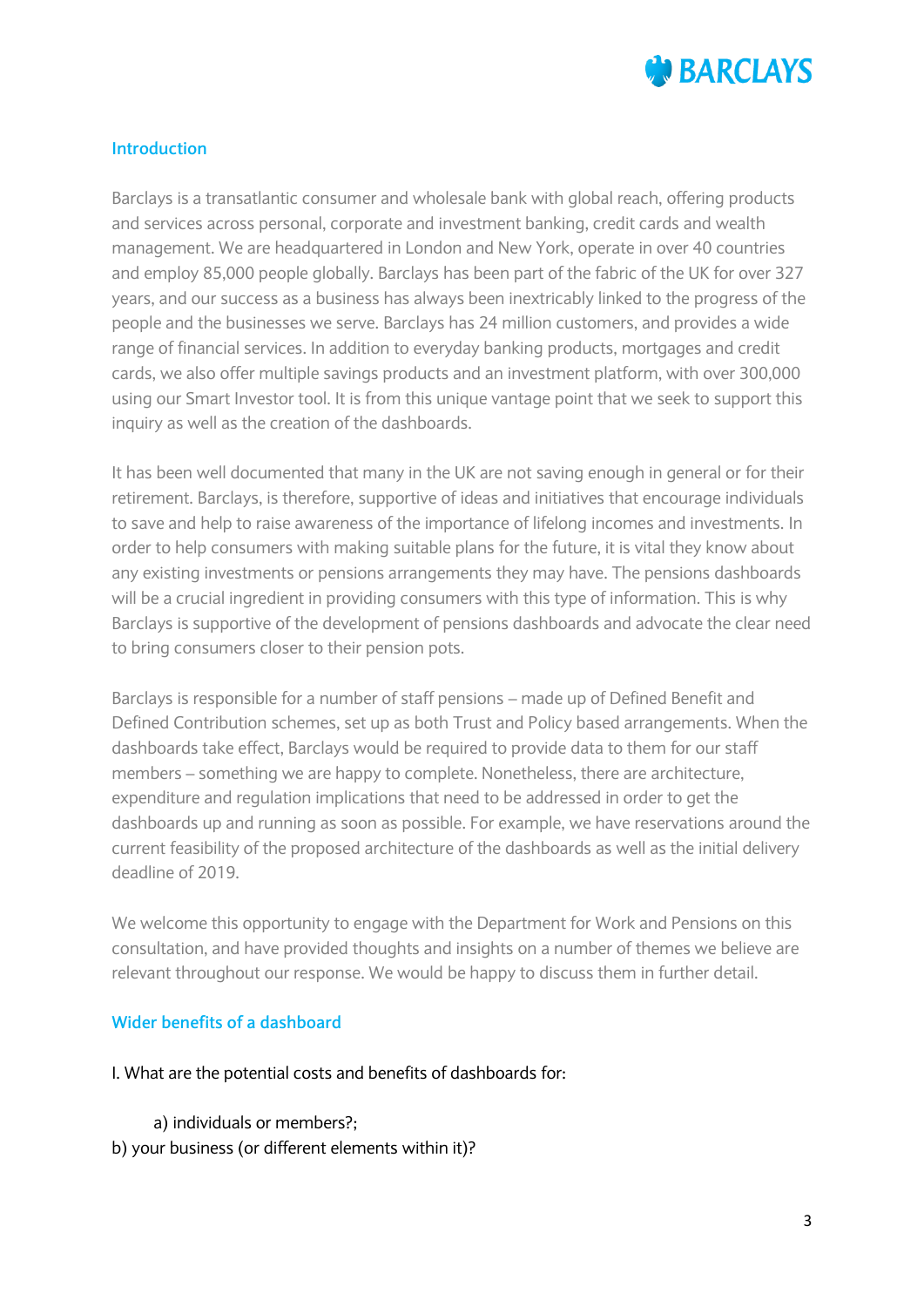# **BARCLAYS**

Overall, Barclays is positive about the impact pensions dashboards can have on individuals, pension schemes and their members and businesses, with multiple benefits being experienced by all.

For individuals we believe that the biggest benefit will come with the ability to see the details, including the value, of all of their pension pots in one place – something that is not yet available otherwise. With individuals and members gaining a holistic understanding of how their pension pots work, possibly including clear anticipated retirement incomes, it should allow individuals to be better prepared for later life and can help with making more informed investment decisions for the years ahead. The dashboards should result in individual's building better and higher incomes.

This will also result in a positive impact for businesses, who should be in a stronger position to help people make suitable long-term plans, due to having all the available information about existing pension arrangements to hand – pensions dashboards will be crucial for providing this type of data. A single source of information should also reduce the time and costs involved in obtaining this information.

The accessibility, ease and convenience the dashboards will be able to provide, should allow individuals to become more engaged in their pension and retirement planning and can hopefully dispel the myths around what is considered to be a complicated area. The launch of the dashboards can be seen as a real opportunity to conduct a much needed educational piece around pensions and anticipated retirement incomes. However, advice and guidance will need to be considered so that all users are able to engage with the dashboards, including those with limited understanding of their pension pots, those with physical conditions and those who lack digital confidence.

The ability to identify a lost pension pot will also be hugely beneficial to consumers, however, a lost pension pot implies some knowledge of its existence in the first place - we believe that many individuals are not even aware that they have any pension pots. Finding lost pots will enable individuals to have a thorough and accurate understanding of their anticipated retirement income, most probably for the first time.

For Barclays to be an active participant in the pensions dashboard will we be required to supply pension data for our staff pension schemes via the Pension Finder Service (PFS). This data will cover active, deferred and in-retirement data. In order to do this, Barclays will bear the costs of supplying data to the PFS.

## **Architecture, data and security**

- II. Do you agree with:
	- a) our key findings on our proposed architectural elements; and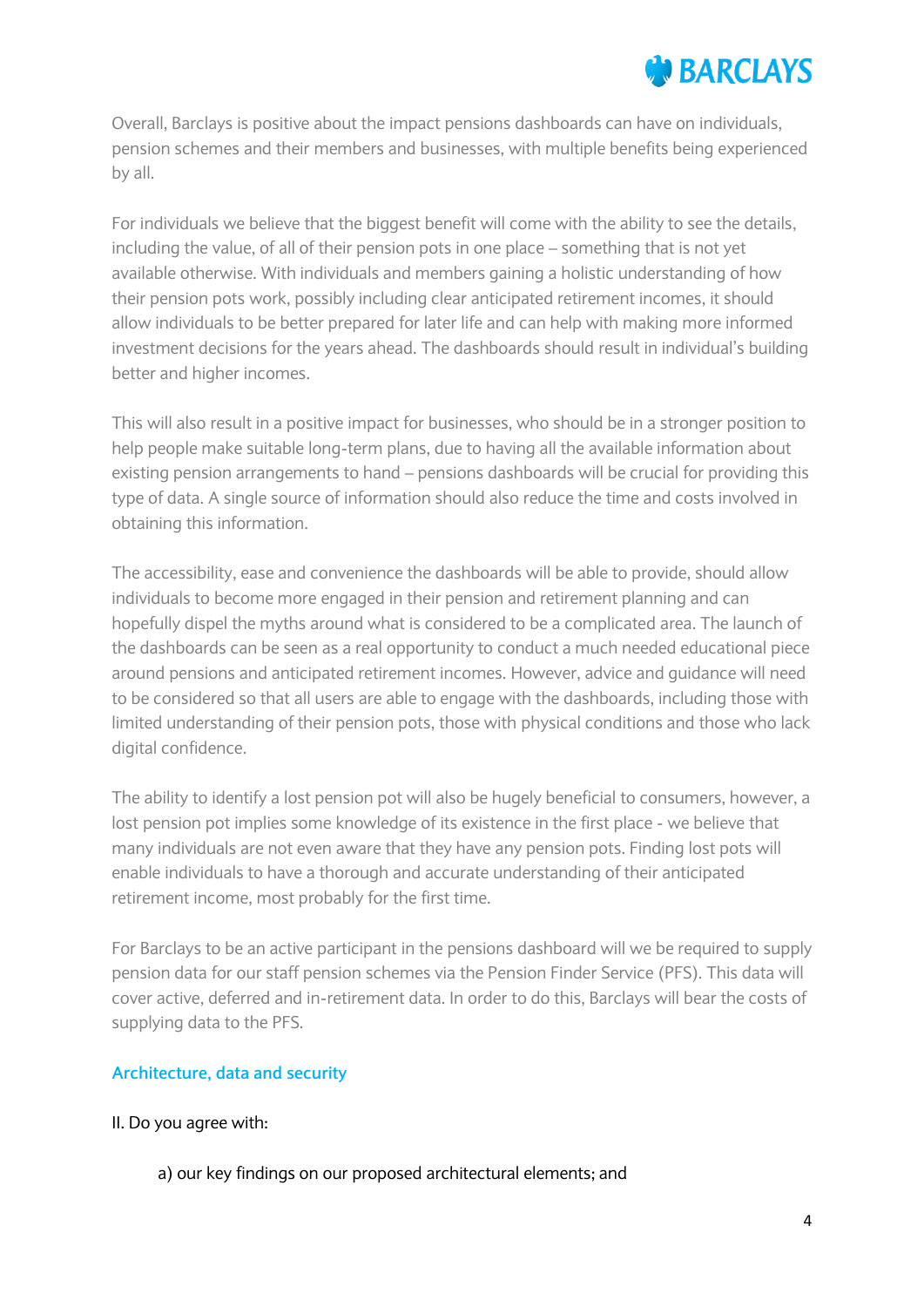

Barclays has some reservations regarding the feasibility of the proposed architecture, in terms of scalability, security, and time to build. These are related to two key themes: 1) the identity verification of the individual and customer matching, and 2) the integration and data sharing between the pension providers and the Pension Finder Service.

# *Identity & verification*

**ID&V standard:** Correctly confirming the identity of the individual user is of primary importance to reducing the risk of fraud that a service such as the pensions dashboards could introduce if implemented improperly. In the UK, digital identity verification is nascent, and there is not a ubiquitously used digital identity service that could be drawn upon for this service. Whilst Barclays recognises that in principle the proposed architecture for identity verification are correct, our concern remains regarding delivery. Currently in the UK, the GOV.UK Verify service adheres to the Good Practice Guide 45 (GPG45), but it is not used in the private sector outside of controlled pilots. In order to get the scheme working for the private sector, a number of items require resolving including the liability model, the commercial model, the level of assurance required for this industry use case, and then finally any required build or design to ensure that it works for this use case. Hence, we do not envisage this being completed within 2019.

We would therefore recommend that DWP works with the industry and regulators to agree upon a defined standard of identity verification for this service, and how this can be controlled and governed. We note that industry's engagement with the Open Banking Implementation Entity (OBIE) may provide a useful model to draw upon. With clearly defined standards multiple service / solution providers could verify the identity of citizens wishing to use this service, so long as they adhere to those standards. These identity service providers may use different techniques to verify people's identity, with the aim of ensuring that many different individuals with different types of evidence would be able to prove their identity and therefore use the service.

**Customer Record Matching:** Additionally, as alluded to in the consultation paper, the National Insurance Number (NINO) alone cannot be used to match to a customer record by the pension providers, as it is self-asserted and therefore may experience a level of user error when entering that data field. Without a NINO validation service being in place, it would need to be a requirement that pension providers match both the NINO and a number of verified identity attributes - e.g. name and surname - to their user record, before returning the pension data for that user. Alternatively, this matching of customer to NINO could occur at the identity service level, so that the minimum amount of data is transferred between third parties (e.g. just NINO).

*The integration and data sharing from the pension providers and the Pension Finder Service*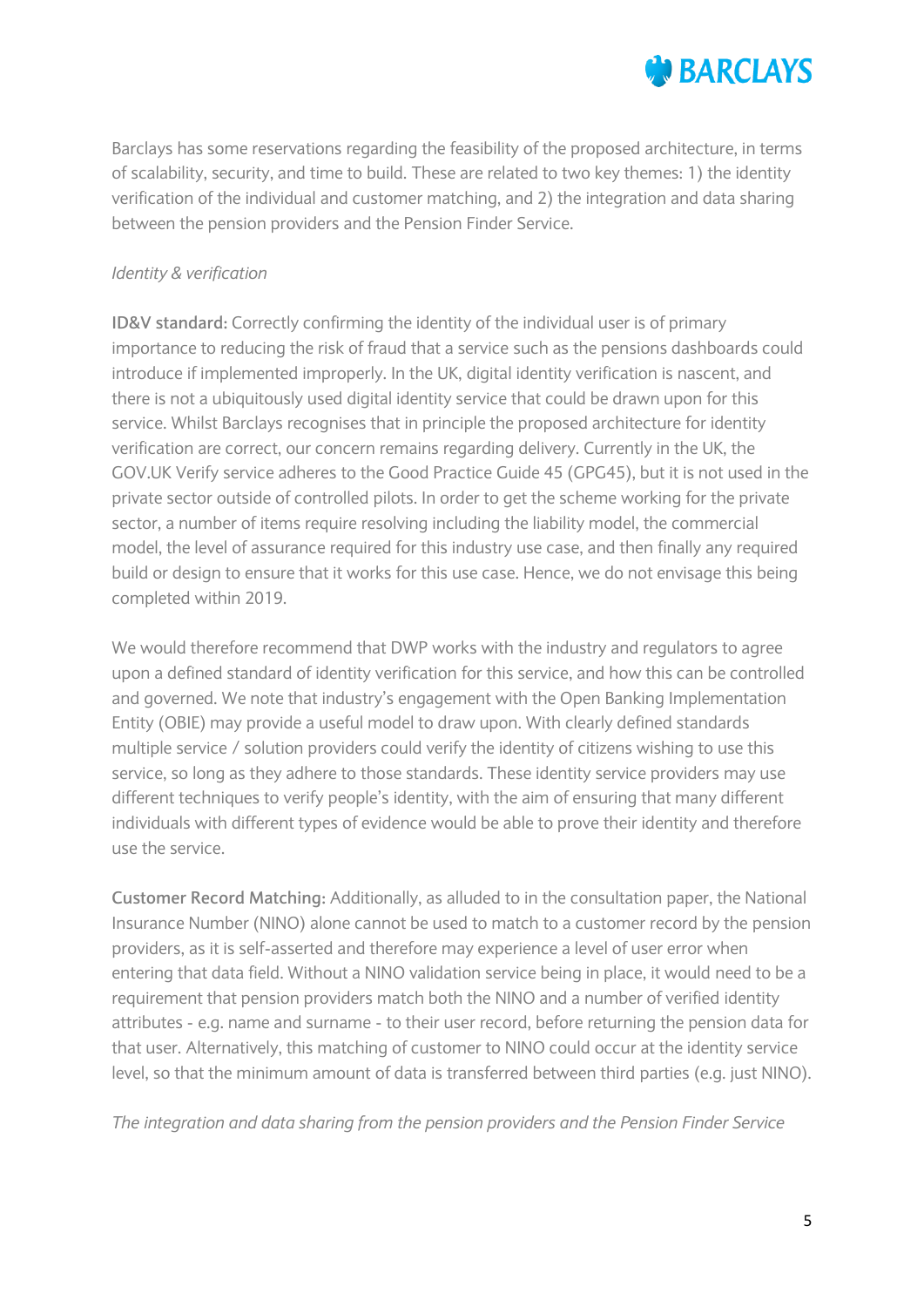# **NO BARCLAYS**

The significant number of pension providers, currently estimated at around 40,000, that would need to be connected to this service to provide data, would necessarily make this a complicated architecture. The PFS would need to send requests to all of these providers, so that they can determine if the user is one of their members. If the pension provider finds a match, they would then need to present the required data back to the user through the dashboard service in a standardised way. Barclays anticipates that it will be challenging to get all parties to align to one standard and build and integrate their APIs with the service in the short timeframe proposed. To draw a parallel, Open Banking took several years to implement, and this required the collaboration of only nine banks. The scale of this challenge therefore should not be underestimated, both from an initial set up perspective, but also regarding the complexity of the architecture proposed, with calls going out from the PFS to every pension provider (40,000) every time a customer wants to check their pension dashboard.

We understand the concerns around having a central repository of lots of user and pension data. However, one approach could be for the PFS to maintain a central record of the pension providers and their corresponding list of the NINO of their members (no additional personal information is required to be stored centrally). Depending on maturity of the service, this could be updated by batch process in the early days of the solution, and move to a more automated service over time. This would reduce the scale and frequency of API calls being made, as it would allow the PFS to firstly check the user's NINO against their central registry, and then only send requests to the pension providers that have a successful match.

The pension provider can then pass the larger payload of individual pension data via an additional call, through the central core, without the need for storing it and sending it directly to the pension dashboard providers. This architecture would require far less interoperability between pension dashboards and pension providers, and would be secure and have a greater level of resilience and lower cost for all involved. It could also help to enable a phased delivery approach, whereby in the early days the smaller providers may be able to offer alternative mechanisms to pass the additional pension data back to the customer once a match has been identified - e.g. call centre, letter etc.

This supports Barclays' view that the pensions dashboards should start with a basic approach that helps customers identify a list of where they have pension pots. Then over time, it can evolve to a more fully integrated and automated system where they can access additional data about their pensions.

A further item for consideration is the need to ensure that the pensions providers have reached the appropriate level of security regarding their exposed service endpoints - e.g. common penetration testing, to maintain the security of the infrastructure.

We would also note that a significant amount of work has already been carried out within the UK market for sharing sensitive banking data via APIs as part of the Open Banking initiative. The usage of standards like Financial API Standard (FAPI) that use Oauth2 and OIDC as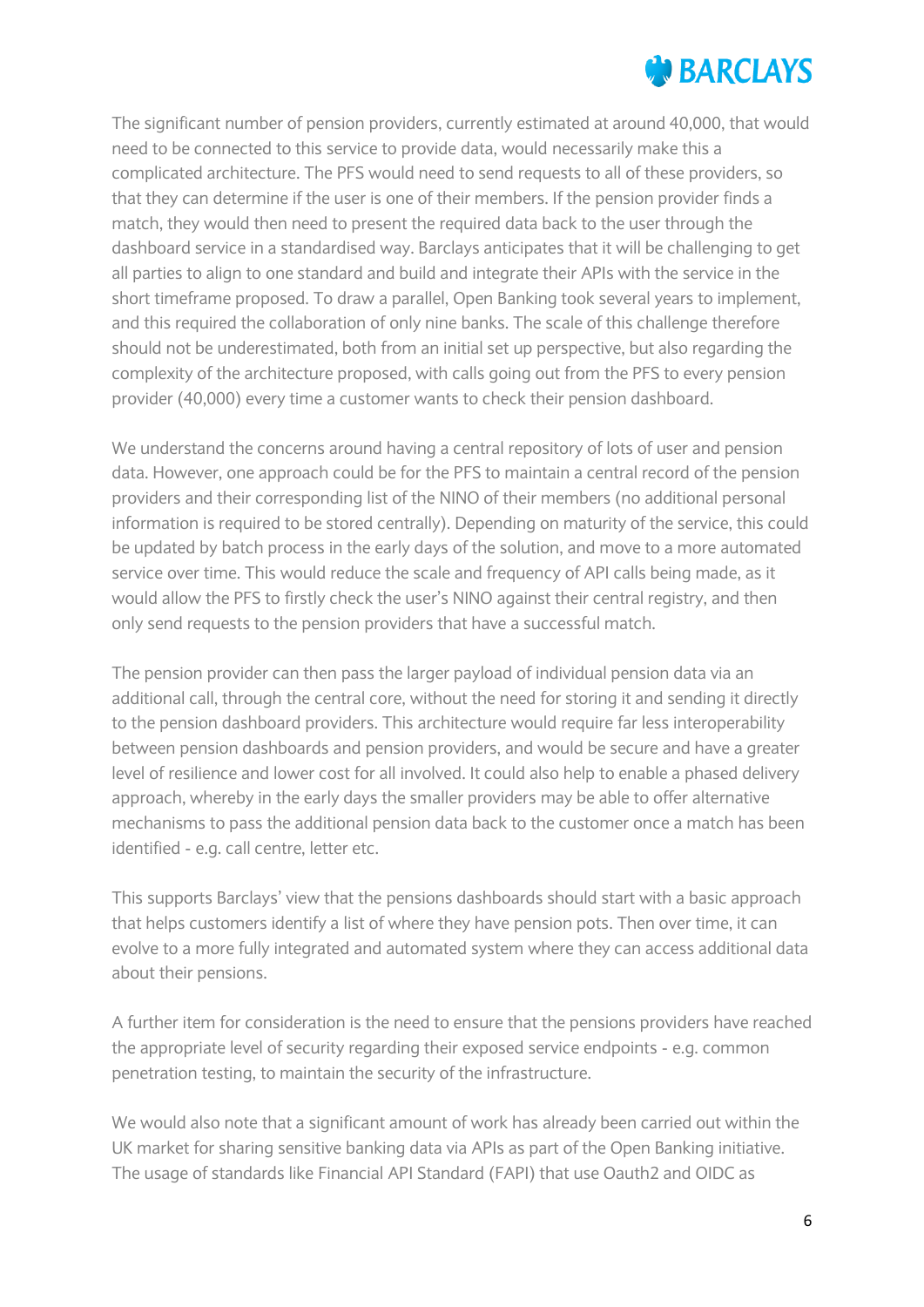

industry standards for authentication and authorisation that are rapidly becoming an industry standard could help with the architecture framework to deliver the security, identity and data sharing standards that the dashboards could take advantage of. We recommend that the data sharing approach (utilising APIs) is built to the same standard as utilised with Open Banking. However, data sharing through batch processing should be sufficient to meet the dashboard's objectives.

## b) our proposed architectural design principles? If not, please explain why.

We would firmly agree that the principles of customer centricity, simplicity of communication and user control are key principles to underpin the design of a new service of this kind.

## Comments on Data Access and Consent, page 32 - paragraph 142:

*142. 'There should be no aggregation of the user's information (the storing of data) in any of the components in the dashboard's ecosystem other than by the pension scheme, or an Integrated Service Provider operating on behalf of the provider. This supports our overarching delivery principles to keep data secure and put the individual in control of their data.'*

Whilst primary data storage will occur with the pension providers, data will necessarily persist in other elements of the system, specifically the dashboards/user interface. Whilst this data will not be warehoused in these elements, it will still be aggregated – i.e. brought together from multiple sources – and a considered data security strategy will be required to protect it.

#### Comments on Identity, pages 37-38 - paragraphs 147, 148:

*147. To enable a sufficient level of trust in the service, the Department expects a standard level of identity assurance for all users (individuals and delegates) that satisfies the National Cyber Security Centre's Good Practice Guide 45 on 'Identity Proofing and Verification of an Individual'. This should be used to orchestrate finding activities, manage consents for delegation and enable authorisations to access pensions.*

*148. In addition we envisage the appropriate regulators would be involved as necessary to ensure that the interests of consumer protection are served. The delivery group will need to work with the FCA on appropriate assurance of the identity and professional status of delegates before any delegate can access customer data.*

The Department references the GPG45 on 'Identity Proofing and Verification of an Individual' as a basis for a standard level of identity assurance. Whilst we believe this is one option for developing an identity assurance standard, alternatives or modifications may be needed to provide a standard of assurance that is commensurate with the inherent risks but also allows a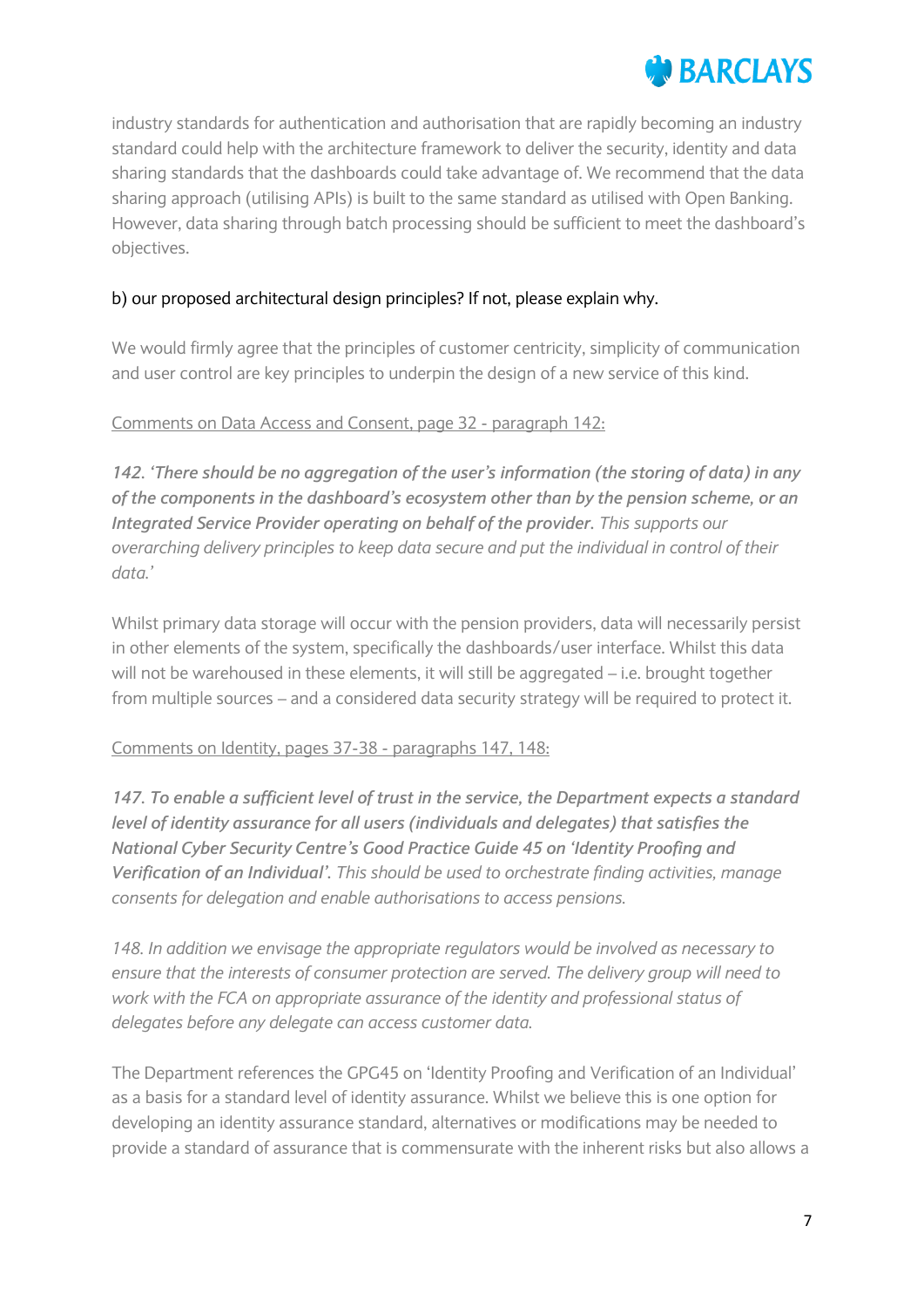

good customer experience. We regard customer conversion rates as a key metric indicating that a verification process is intuitive and easy to navigate.

#### Additional comments

With regard to the build and maintenance of the system, the following clarification would also be helpful:

- The protocols for data encryption;
- The protocols around penetration testing;
- The basis on which the secure hand shake occurs between pension providers and the pension system at all points;
- The standard for user identity verification;
- Third party assurance / supply chain risk assessment;
- Security requirement and design principles;
- Approach to threat modelling;
- Approach to static code analysis.

## **Providing a complete picture**

# III. Is a legislative framework that compels pension providers to participate the best way to deliver dashboards within a reasonable timeframe?

Barclays believes that pensions dashboards hold the potential to deliver real benefits to consumers as they consider how to best support themselves in their futures. In order to realise this potential in the quickest manner, drawing on our experience from the development and implementation of Open Banking, we believe that a legislative framework that compels pension providers to participate is required.

It is likely that the larger pension schemes and providers will be more technologically advanced and therefore should be required to submit their data more quickly, with smaller pension schemes/providers, having a relatively longer lead time to implement. This would ensure that coverage of most of the market is delivered as soon as possible.

We note that Open Banking, which started with the nine largest banks, was developed and delivered within an 18-month time frame (with considerably more technical development and complexity). As such, we think that a similar 18-month period for the larger pension schemes/providers would be appropriate.

To conclude, we believe that a legislative framework compelling pension providers to participate in delivering dashboards is the most effective way to achieve full and timely coverage. This will ensure that all pension schemes supply data at the right time and in a complete format. Voluntary participation may lead to incomplete data inputs and delays – a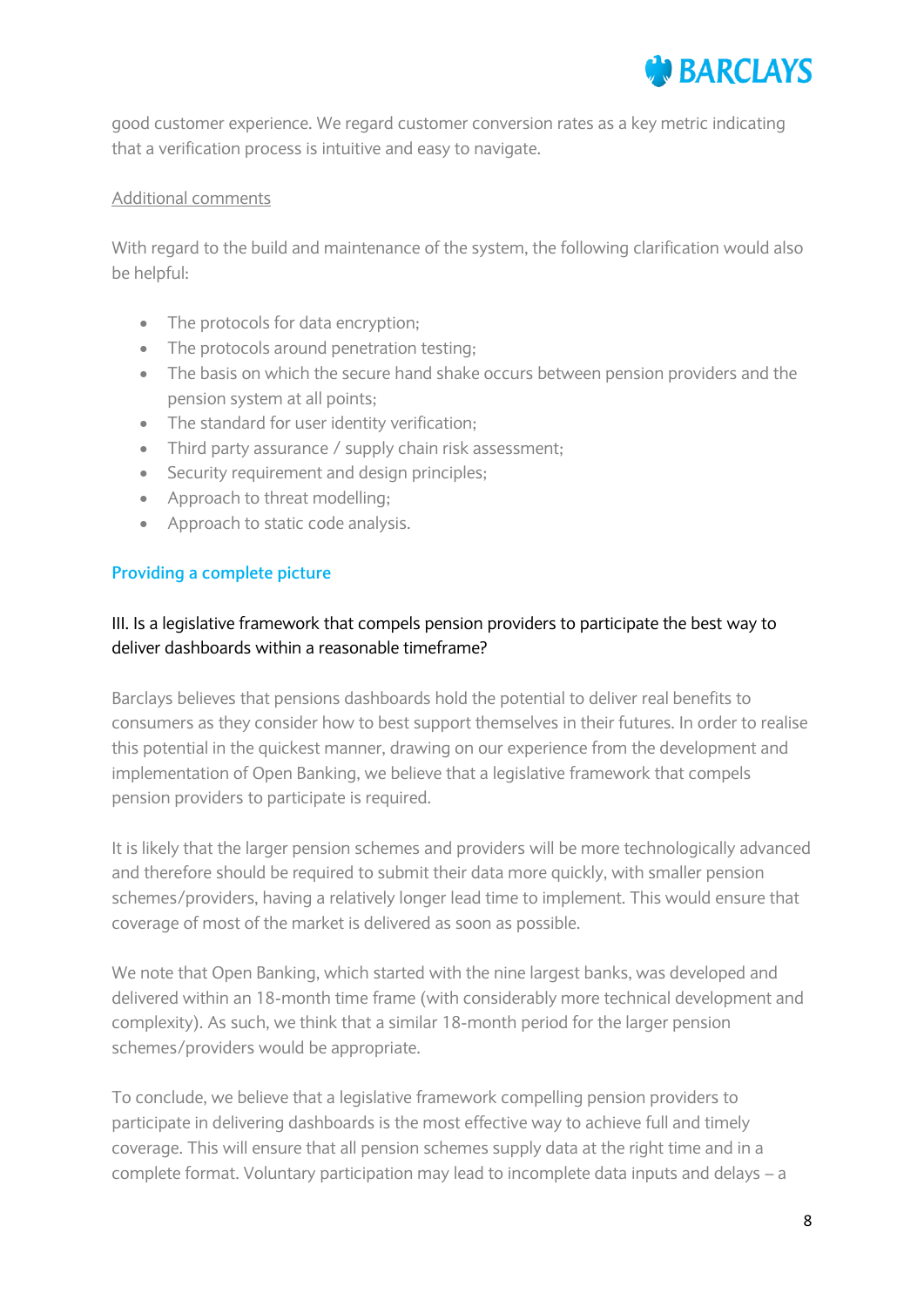

required standard of data with clear timescales and deadlines should help to ensure the timely completion of the dashboards.

Legislation should also begin with ensuring that all schemes provide confirmation of existing pension pots with 'basic' member information - e.g. name, address, date of birth and scheme contact details. Although some schemes will be able to provide further information, such as pot values and future projections of income, straight away, it is vital that the 'basic' details are made available for all schemes as soon as possible. Those that can't supply the further information initially, would have more time to reach this standard.

# IV. Do you agree that all Small Self-Administered Schemes (SSAS) and Executive Pension Plans (EPP) should be exempt from compulsion, although they should be allowed to participate on a voluntary basis?

For the dashboards to have the most success and to be beneficial to the consumer, no schemes should be exempt – it is essential that a full record of an individuals' pension pots is available through the dashboard.

We understand that some schemes may not have the capability or technology to supply all the data required by the dashboards, for example, some scheme records may not be in a format that is suitable for supplying real-time data to a Pension Finder Service. As a result payment records and investment projections may be out of date in comparison to other schemes.

It could also be the case that some schemes do not hold records that are accurate enough for display on the dashboards – for instance, some schemes have incomplete member details. To overcome these hurdles, a phased approach could be adopted, for example:

- Initially, pensions schemes will have to confirm if a pension pot for an individual exists with them, this would require only 'basic' information such as member name, date of birth, address and scheme contact details.
- Over a 3-4-year period, pension schemes will be required to add to this information. This would gradually build up the information to include pension values and future projections of income.

The size of a pension scheme - e.g. a micro-scheme - should not be a reason for exemption from the dashboards. For example, Personal Pensions are all 'one-person' schemes and there is no suggestion that these should be exempted. Some SSAS's and EPP's may find it difficult to provide a complete record of member data in the short term, for example, due to technology limitations. But rather than exemption, a longer timeframe for providing the data needed would be a better approach. The only way to help consumers with understanding their pension savings needs is to provide access, via the dashboards, to a full and accurate picture of their current pensions savings.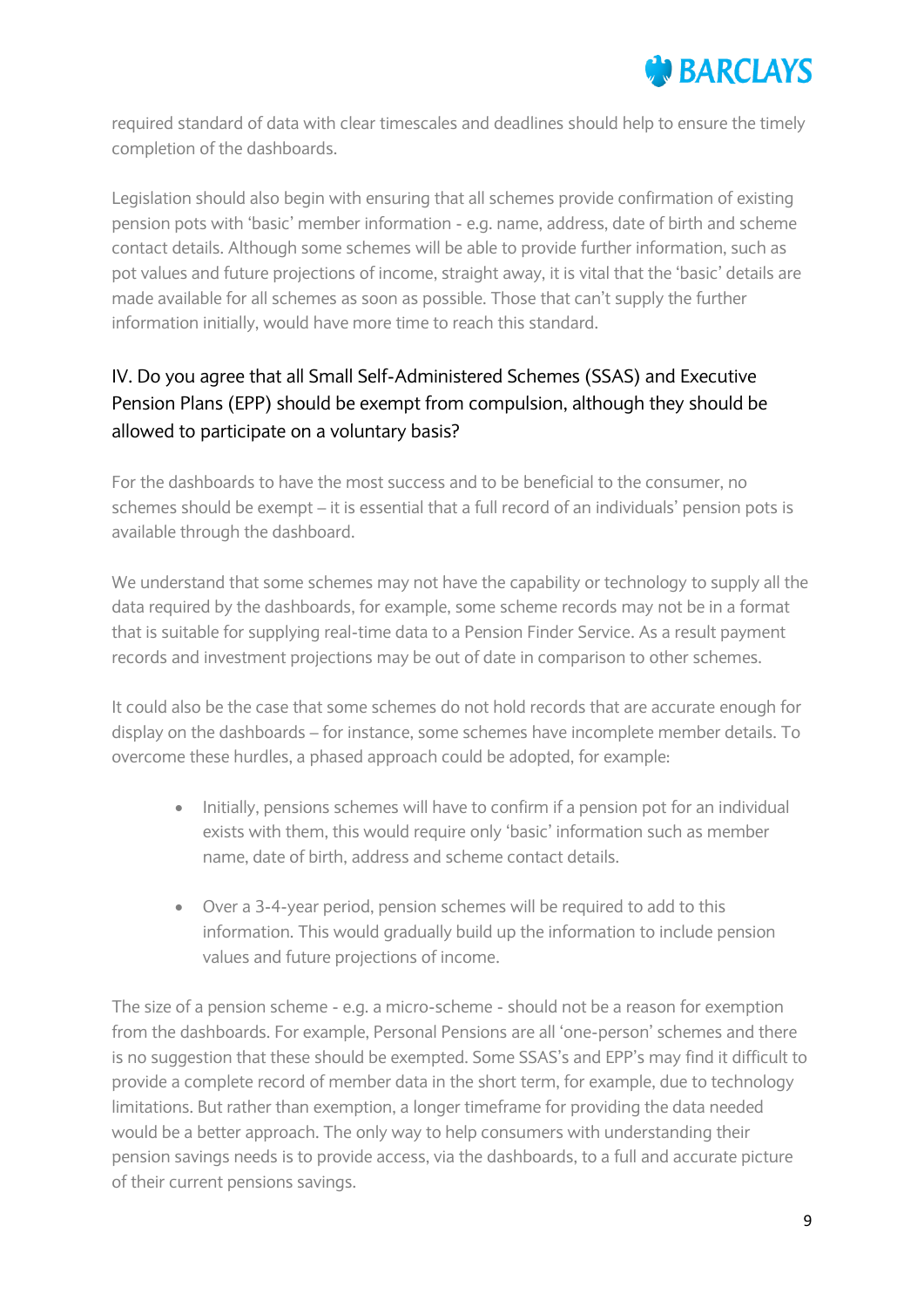

## V. Are there other categories of pension scheme that should be made exempt, and if so, why?

No schemes should be exempt; it is essential that a full record of individuals' pension pot is available through the dashboards; including the State Pension.

We feel consumers are less informed about their pension savings than most other savings products/vehicles. We believe there are many reasons for this:

- Pensions are not simple. They are subject to a number of rules and regulations which have changed many times over the years making it hard for most people to fully understand them – this in turn results in people disengaging.
- Generally, pensions cannot be accessed before the age of 55 which means people may tend to defer their engagement with them until later on. In some cases, there will be consumers who happen to forget about them altogether.
- Workplace pension contributions are deducted from payroll before the money is paid into employees' bank account. This can be seen as an advantage to the consumer because the money is saved before it can be spent, however, it does means consumers do not connect with their pension pots and do not acknowledge their long term saving capabilities.

These reasons can potentially lead to the 'Lost Pension Pot Problem'. However, the pensions dashboards can solve this problem but only if all pension schemes are involved, with no exemptions. Barclays also agrees that the State Pension must be included. For many people this will represent a significant proportion of their pension entitlement and for some it will be their only entitlement.

## **Implementing dashboards**

# VI. Our expectation is that schemes such as Master Trusts will be able to supply data from 2019/20. Is this achievable?

We believe it may be possible for Master Trusts to supply data from 2019/20, however, it is dependent on the design of the underlying systems and technology used to administer scheme records. Many Master Trusts were set up to deal with auto-enrolment and are likely to use the latest technology which should facilitate the early supply of data in 1-2-years' time.

A further significant consideration is the Identity Verification challenge that we have outlined in question two; this is likely to have an impact on the timescales required to make it possible for consumers to be able to access this information securely.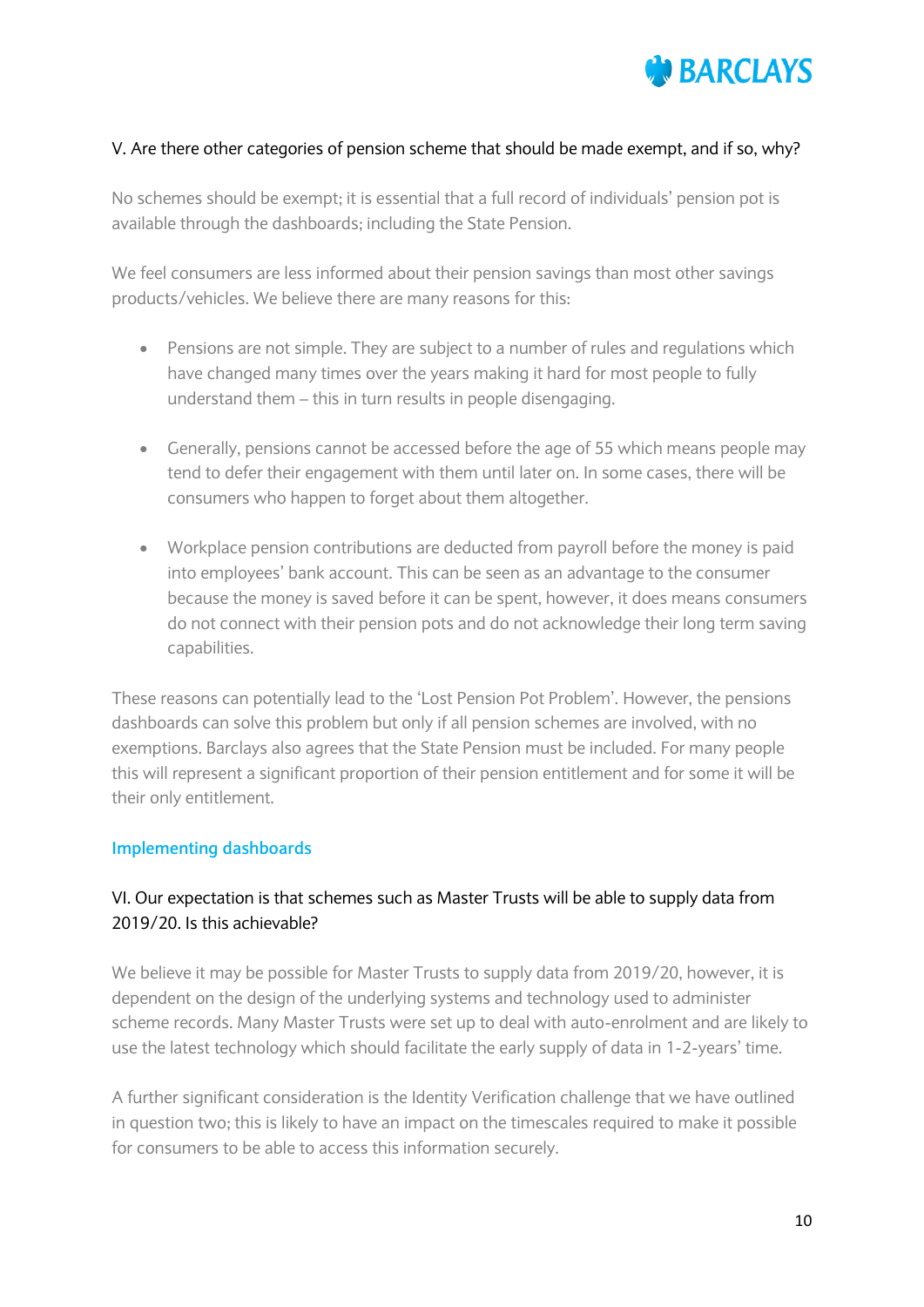

#### Are other scheme types in a position to supply data in this timeframe?

Many Personal Pensions and Self Invested Personal Pensions (SIPPs) use 'wrap platform technology' to administer their scheme records and could also be able to supply data in 2019/20.

'Wrap platform technology' allows for customer investments (e.g. ISAs and SIPPS) through various providers (e.g. Fidelity, Barclays Smart Investor, Standard Life) to be held on systems that can supply up to date information on a real-time basis. This would include member details, contributions made and investment performance. With this level of detail already being supplied to customers and their advisors and with the technology already established, making this information available through pension finder services should be straight forward.

# VII. Do you agree that 3-4 years from the introduction of the first public facing dashboards is a reasonable timeframe for the majority of eligible schemes to be supplying their data to dashboards?

We agree that 3-4 years should be the target timescale for full coverage on pensions dashboards.

As evidenced by the research, referenced in Chapter 3 of the consultation paper, there is concern that if full coverage of the first public facing dashboards is delayed beyond this timeframe, user's expectations of the dashboards could be negatively impacted.

# VIII. Are there certain types of information that should not be allowed to feature on dashboards in order to safeguard consumers? If so, why?

Although we advocate for as much information as possible being made available to the consumer via the dashboards, we do believe some controls need to be put into place. For instance, we believe that the accrued benefits of Defined Benefit Pension Schemes should be shown on the dashboards, however, the transfer value equivalents should not feature without some controls. For example, there is more than one way of calculating a transfer value, which could result in inconsistencies. Also, Defined Benefit transfer values can be relatively high and it is worth considering whether transfer value information should only be made available alongside some appropriate level of guidance and governance in order to safeguard scheme members from making unsuitable decisions about their scheme benefits.

# VIII – continued. Are there any other similar risks surrounding information or functionality that should be taken account of by government?

We have found that many people face difficulties when transferring one pension pot to another. These difficulties tend to be two fold – the first being the decision making behind whether or not to transfer a pension pot, the second is dealing with the process of actually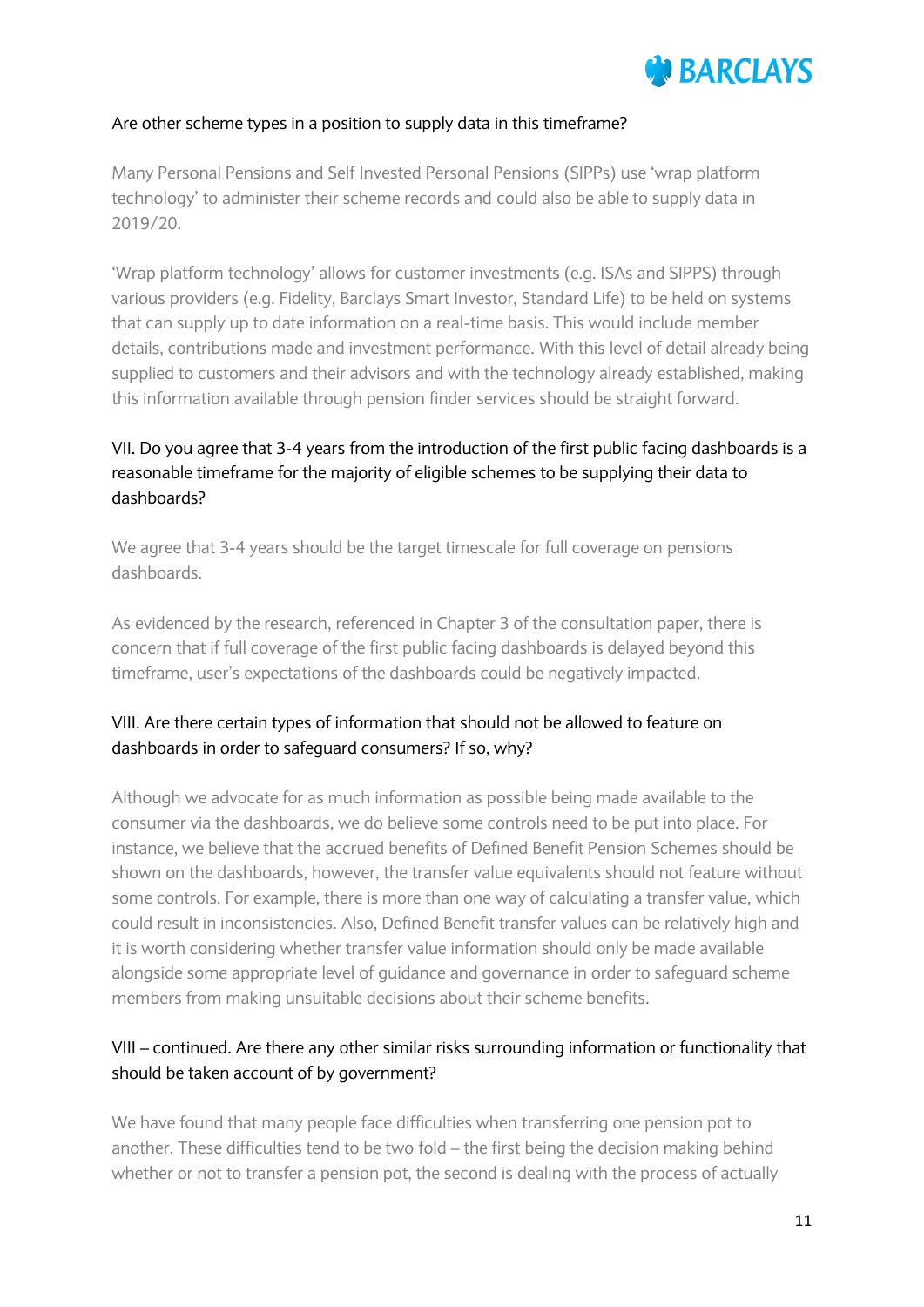# **BARCLAYS**

transferring the funds from one pot to another. Compulsory guidance or advice from a recognised body such as the SFGB or, from an IFA, for more complex situations like Defined Benefit transfers, deals with the first difficulty. Also, developing a simple function on the dashboard which enables members to easily move their pension pots in a few steps should be carefully considered.

According to the Financial Conduct Authority (FCA)<sup>1</sup>, pensions scams commonly involve scammers convincing people to transfer money into a fraudulent pension scheme. The pensions dashboards could help safeguard customers from such scams via the assurance that all participating pension schemes are those that are regulated by the FCA, which could help prevent customers from making payments to fraudulent schemes.

Barclays recognises that sometimes it is in the interest of our customers to allow a trusted third party to access their accounts to help them manage their money, but also that these arrangements can be exploited by scammers. We therefore ask our customers to set up third party account access directly with Barclays, which can be done without registering with an authority, through our branch-based verification process. Government should consider how it might facilitate third party access to the pensions dashboards so that this can be enabled safely for consumers who need help to manage their pension.

As previously mentioned, correctly confirming the identity of the individual user is of primary importance to reduce the risk of fraud that a service like this could introduce if implemented improperly. Careful consideration needs to be taken to ensure that the identity of the user is verified correctly, and that the right combination of attributes are shared with the pension provider in order for them to confirm if they have a user match.

# IX. Do you agree with a phased approach to building the dashboard service including, for example, that the project starts with a non-commercial dashboard and the service (information, functionality and multiple dashboards) is expanded over time?

The consultation paper suggests that industry will start to supply data to a dashboard, on a voluntary basis, from 2019 as the existing framework allows for this. We believe that the complexity of the proposed architecture and scale of the solution makes a 2019 delivery challenging. However, we encourage government and industry to do what they can to meet this initial deadline, including considering our aforementioned alternative architecture. We also encourage government to legislate as soon as possible to compel schemes to provide their data. We understand the considerable pressure on the current parliamentary timetable, however, clear action/commitment from government is needed in order to build confidence in the dashboards by consumers and industry.

**.** 

<sup>1</sup> Financial Conduct Authority, '*How to avoid pension scams'*, [https://www.fca.org.uk/scamsmart/how](https://www.fca.org.uk/scamsmart/how-avoid-pension-scams)[avoid-pension-scams](https://www.fca.org.uk/scamsmart/how-avoid-pension-scams)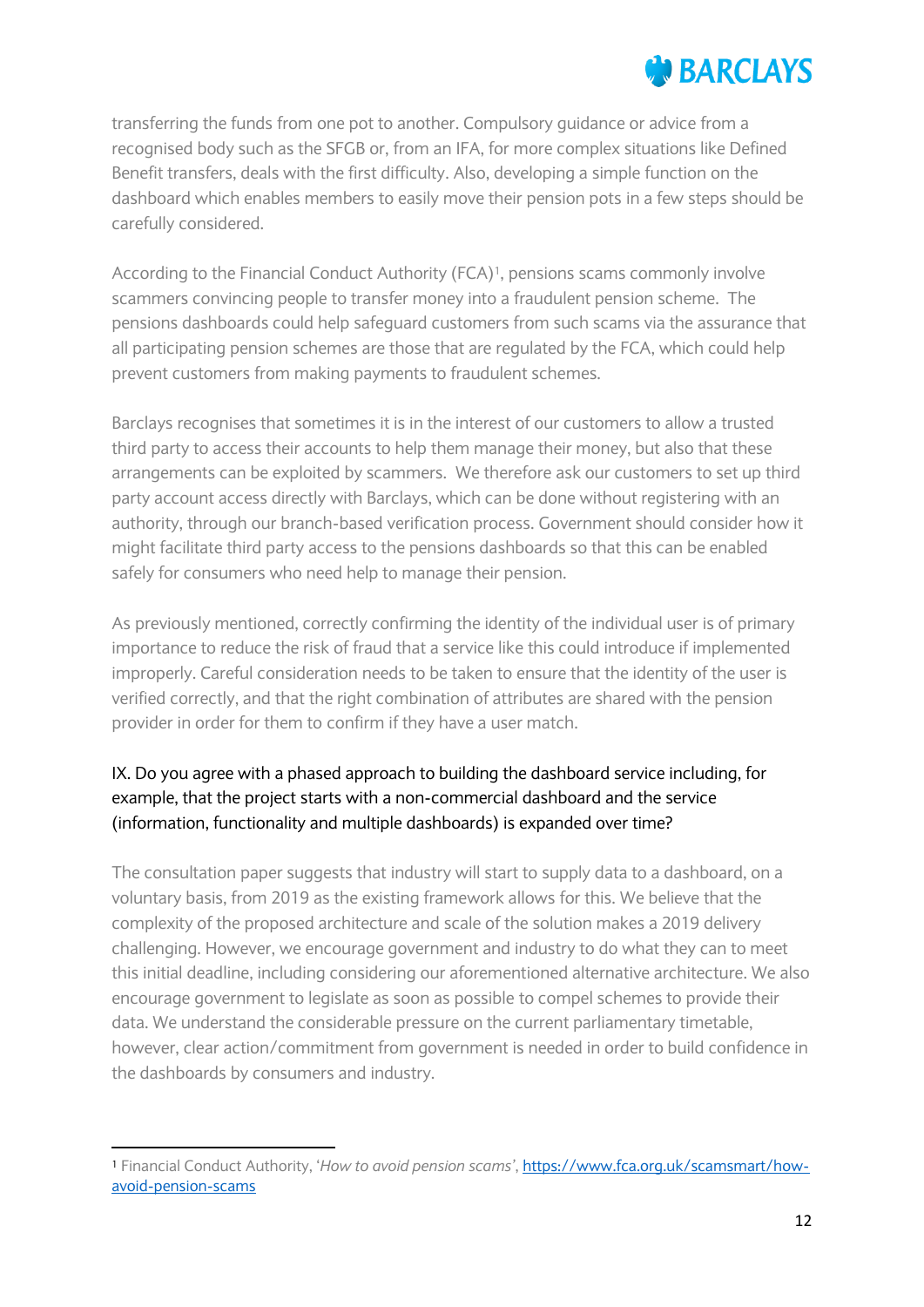

Our priority would be that the non-commercial dashboards should be delivered first starting with 'basic' information, such as member name, address, date of birth and scheme contact details; with the amount of detail provided being extended over a period of time. We understand that some schemes are currently unable to supply the expected level of information required for the dashboards to work at maximum capacity – i.e. some schemes are unable to supply real-time updates. This is why focusing on 'basic' information first is key.

However, if there is opportunity to develop 'commercial' dashboards at this initial stage, without impacting the delivery timescales of the 'non-commercial' dashboard, then this should be considered.

## X. Do you agree that there should be only one Pension Finder Service?

# If not, how would you describe an alternative approach, what would be the benefits and risks of this model and how would any risks be mitigated?

Yes – a single Pension Finder Service would be the best option as this will enable a streamlined service. The Pension Finder Service also appears to deliver a secure, independent and centrally regulated service that is required for the proposed pension dashboard ecosystem.

We do believe, however, that the identity service element could be provided by multiple providers, so long as they meet industry defined standards. If there is already an existing ID verification service in place, which meets the required standards and could deliver the same results, it may be the preferred option by commercial dashboard users due to familiarity and reliability. Nonetheless, at present there are limitations in digital identity provisions in the UK, as addressed in question two.

## **Protecting the consumer**

# XI. Our assumption is that information and functionality will be covered by existing regulation. Do you agree and if not, what are the additional activities that are not covered?

Although a majority of the regulation required will already be in place, there are areas in which new regulations may be needed or extended. For example, new minimum standards could be introduced around data security and the financial strength of the commercial dashboards. These standards should apply from day one, otherwise 'retrospective' amendments similar to Master Trusts authorisation may become necessary. It is vital that we avoid a similar situation to the Master Trust Accreditation Process which is currently underway.

One area of activity that might require additional regulation surrounds benefit projections. It is important that there is consistency between dashboards to avoid consumers becoming confused and as a result making incorrect decisions.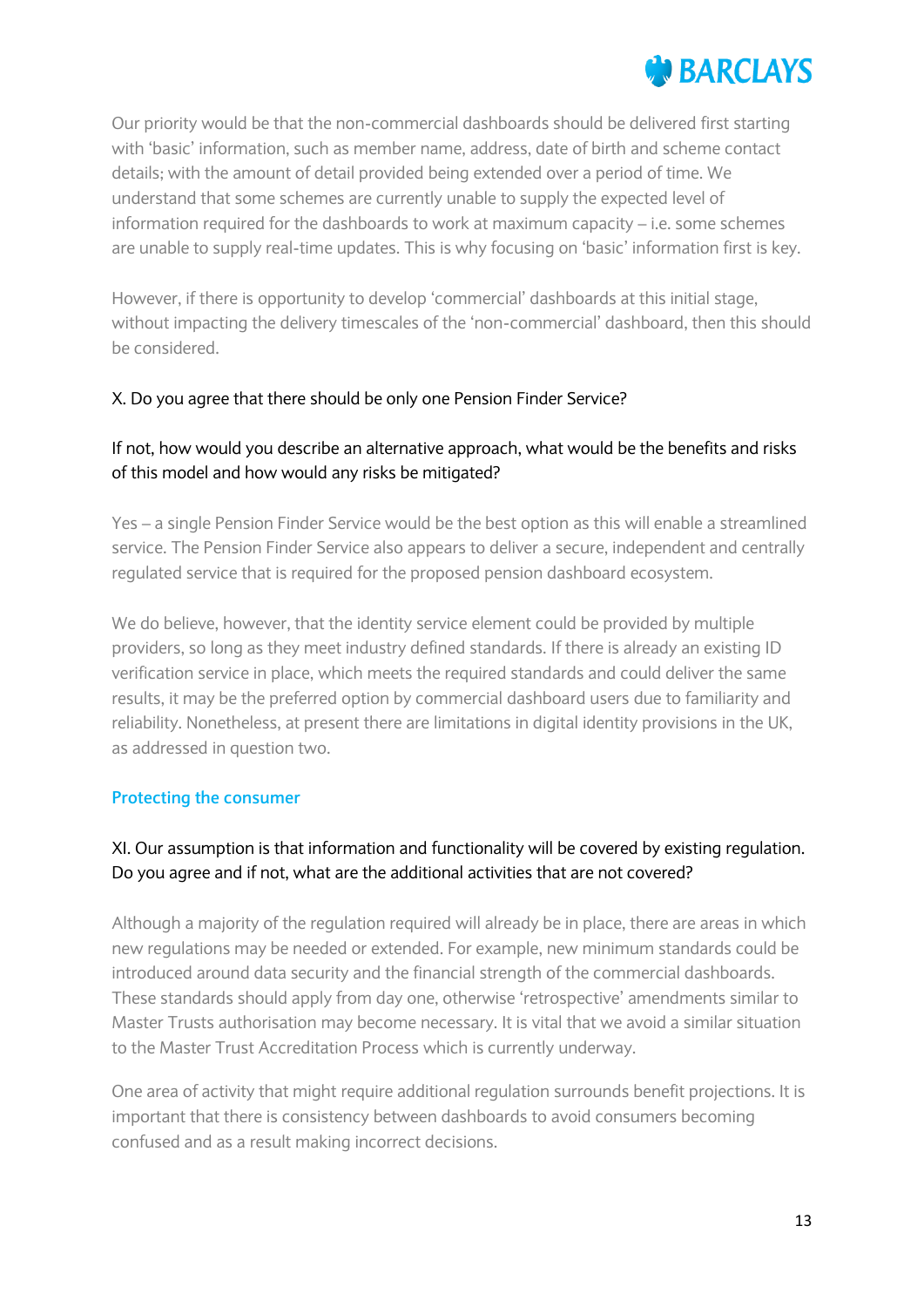

# **Accessing dashboard services**

# XII. Do people with protected characteristics, or any customers in vulnerable circumstances, have particular needs for accessing and using dashboard services that should be catered for?

The banking sector is seeing a dramatic shift in customer behaviour towards more digital or online banking. However, there is a growing risk that certain groups with no or limited digital engagement may not be able to access or benefit from these services. For Barclays this underlines the need to improve digital skills and accessibility for all.

# *Developing digital confidence through person-led intervention*

We believe improvement in digital skills can be best achieved through person-led interventions. This why we have introduced our Barclays Digital Eagles who work to help communities, both customers and non-customers, to become more confident with computers, technology and the internet – no matter where they are on their digital journeys. We suggest that government supports dashboard users in a similar manner to help them engage with and to transition onto using dashboards.

Examples of person-led interventions by Barclays Digital Eagles include our 'Tea and Teach' sessions, which provide practical and helpful advice on technology and guidance on how to stay safe online. Sessions are free and are held within branches, libraries or local community centres across the UK. In the last year alone, over 60,000 people have participated in a 'Tea and Teach' session.

## *Barriers to accessing the dashboards*

Specific interventions also need to be designed with vulnerable customers in mind, especially for those who may face physical challenges to accessing digital services, such as vision loss or a lack of mobility. While there are already examples of good practice, such as speaking services and telephone capabilities, government and industry will need to consider additional initiatives to ensure that the dashboards are barrier-free. One initiative that Barclays has introduced is Large PINSentry, a fully accessible talking PINSentry security token to assist customers who may have sight or dexterity difficulties when logging in online.

Strong customer authentication methods can also create barriers to access. For example, Barclays UK has c.5k customers who have opted out of Chip and PIN due to disability, such as dexterity, cognitive or sight difficulties, meaning they are unable to follow the two-step authentication customer journey for 'high risk' actions. To prevent these customers from being at greater risk Barclays has built a range of alternate authentications option such as One Time Passwords sent via text.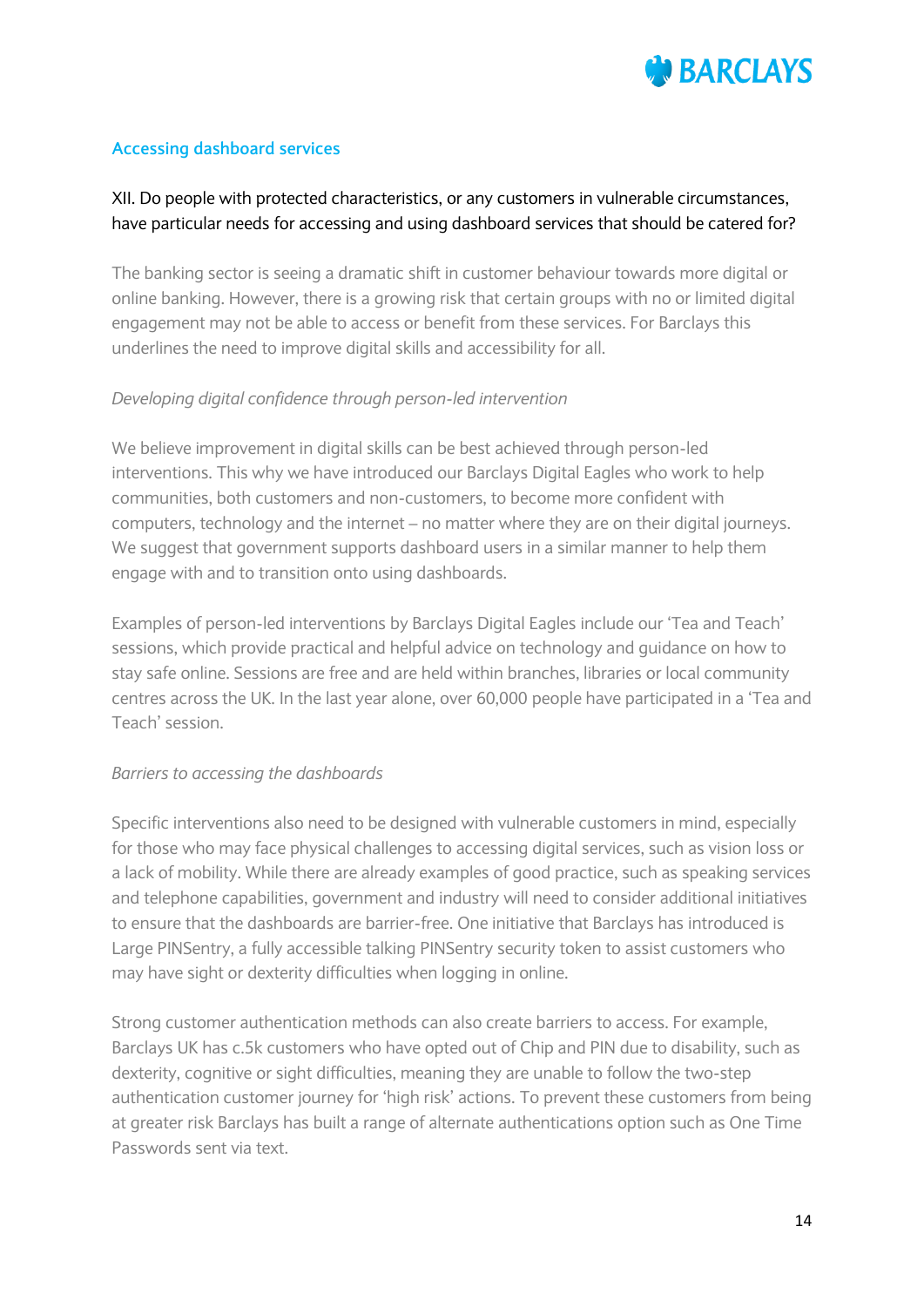

# *Supporting those with low levels of literacy*

Some dashboard users with low level literacy skills or learning difficulties may require guidance or instruction on how to engage with the dashboard. We recognised the importance of this for our customers and have worked with the British Institute of Learning Difficulties to produce an Easy Read guide to banking transactions and processes. It uses clear language and illustrations to explain how customers can carry out their everyday banking, and is available at no cost inprint or online.

# *Explaining complex terms and processes*

We also recognise that some consumers, engaging with their pension pot for the first time, may find pension terminology, transfer processes and investment options complex. Barclays considers that decreasing complexity is key to ensuring that consumers properly understand the products and services they are using. For example, in recent years, the financial services industry has worked with the Financial Conduct Authority (FCA) in undertaking considerable change to provide clarity around savings accounts. With the aim of helping customers to make informed choices, our website now provides detailed summary boxes and one click access to online interest rates. Providing clear and transparent explanations of terms and processes within the dashboards, should safeguard scheme members from making uninformed decisions about their pension pots.

## *Building the technology*

The way in which the technology behind the dashboard is built is also crucial. For example, all dashboards must be required to be readable on computers and mobile platforms with screen reader technology.

## *Single Financial Guidance Body*

Now with a live statutory mandate, the Single Financial Guidance Body (SFGB) is developing a new national strategy for money guidance services that will include a vision for the delivery of pensions support. This presents the opportunity to ensure that the execution of the pensions dashboards is embedded in this strategy including the allocation of sufficient resource to raise awareness and build customer capacity in the use of the dashboards.

## **Governance**

XIII. The Department has proposed a governance structure which it believes will facilitate industry to develop and deliver a dashboard. Do you agree with this approach? If not, what, if anything, is missing or what workable alternative would you propose which meets the principles set out in this report?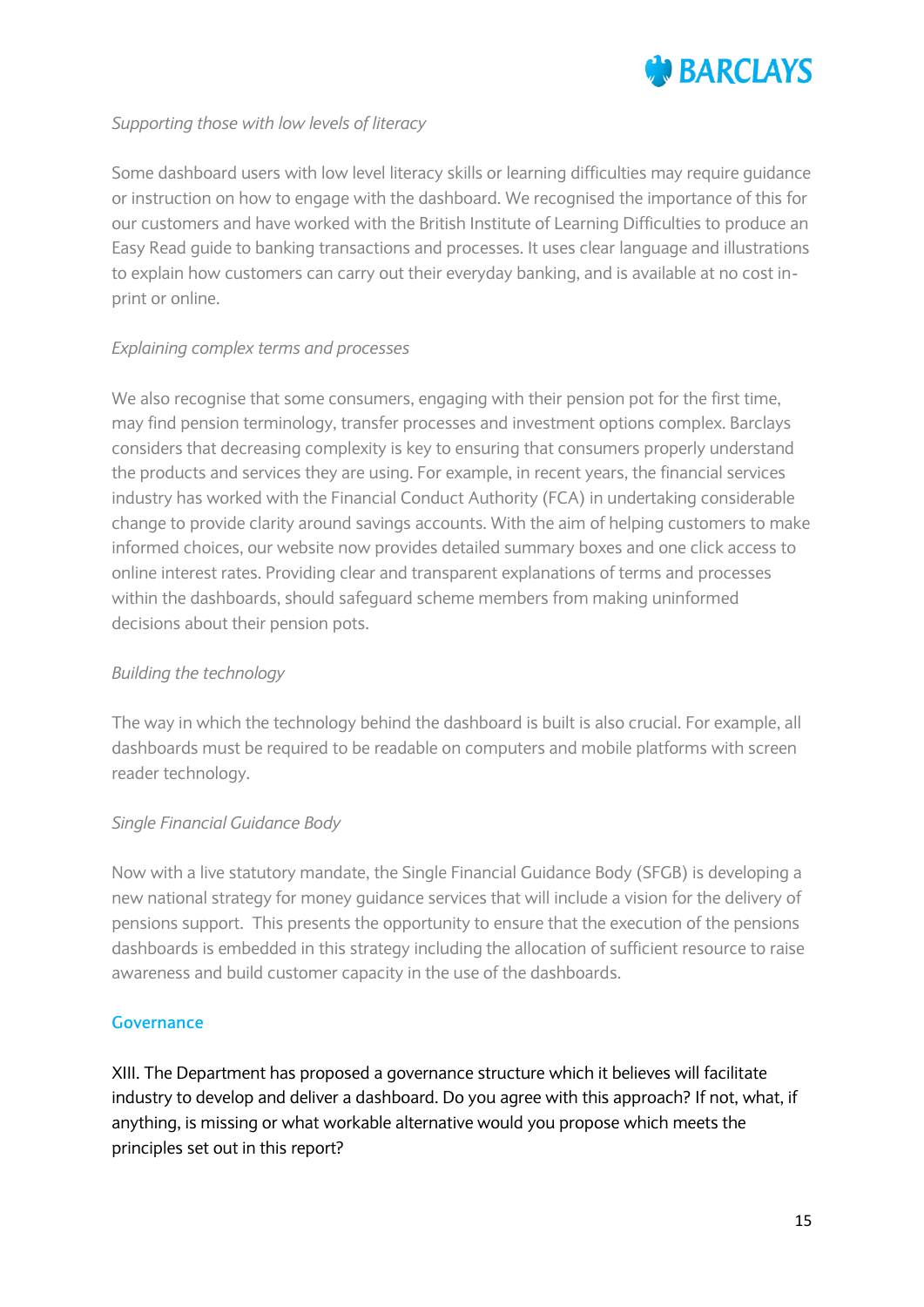

Overall Barclays agrees that the proposed governance structure for the delivery of dashboards is a good model for achieving broad involvement of all partners involved.

However, we do have reservations about the appointment of the Chair for the delivery group in Spring 2019. We believe the appointment could be made earlier so to prevent any delays or obstacles in decision making arising in order to get the pensions dashboards process underway as soon as possible.

# **Costs and funding**

# XIV. What is the fairest way of ensuring that those organisations who stand to gain most from dashboard services pay and what is the best mechanism for achieving this?

Barclays believes that existing pension providers should bear the majority of costs for funding the non-commercial dashboard's infrastructure, the establishment of any new governance/regulatory frameworks, and any ongoing running costs associated with it. However, pensions providers should then be able to decide how to allocate these costs, for example, to sponsoring employers. This approach would mirror that taken for Open Banking, where infrastructure and regulatory developments costs were placed on the financial services sector. We strongly believe that consumers should not be charged anything for simply accessing their pension data from the non-commercial dashboards.

We would also suggest that costs to setup the dashboard can be limited by re-using the standards around security created by the likes of Open Banking (API Standard, FAPI, etc.) By not starting again and re-inventing the wheel the project can get to market faster and with lower costs.

Alternatively, commercial dashboards should bear their own development and on-going costs. However, it would be up to each commercial dashboard to decide what additional service/s it may want to provide – e.g. 1) educational information about saving, investing and pensions generally, 2) guidance or even advice about what a consumer should do next in terms of future pension planning. The dashboard may decide to charge a fee to the consumer for using one of these additional services.

Once infrastructure and regulatory development has taken place, ongoing costs could be met through a charge per API request basis to those operating dashboards.

## **General**

## XV. Do you have any other comments on the proposed delivery model and consumer offer?

It is clear that there will be many beneficiaries of the pensions dashboard initiative. We believe